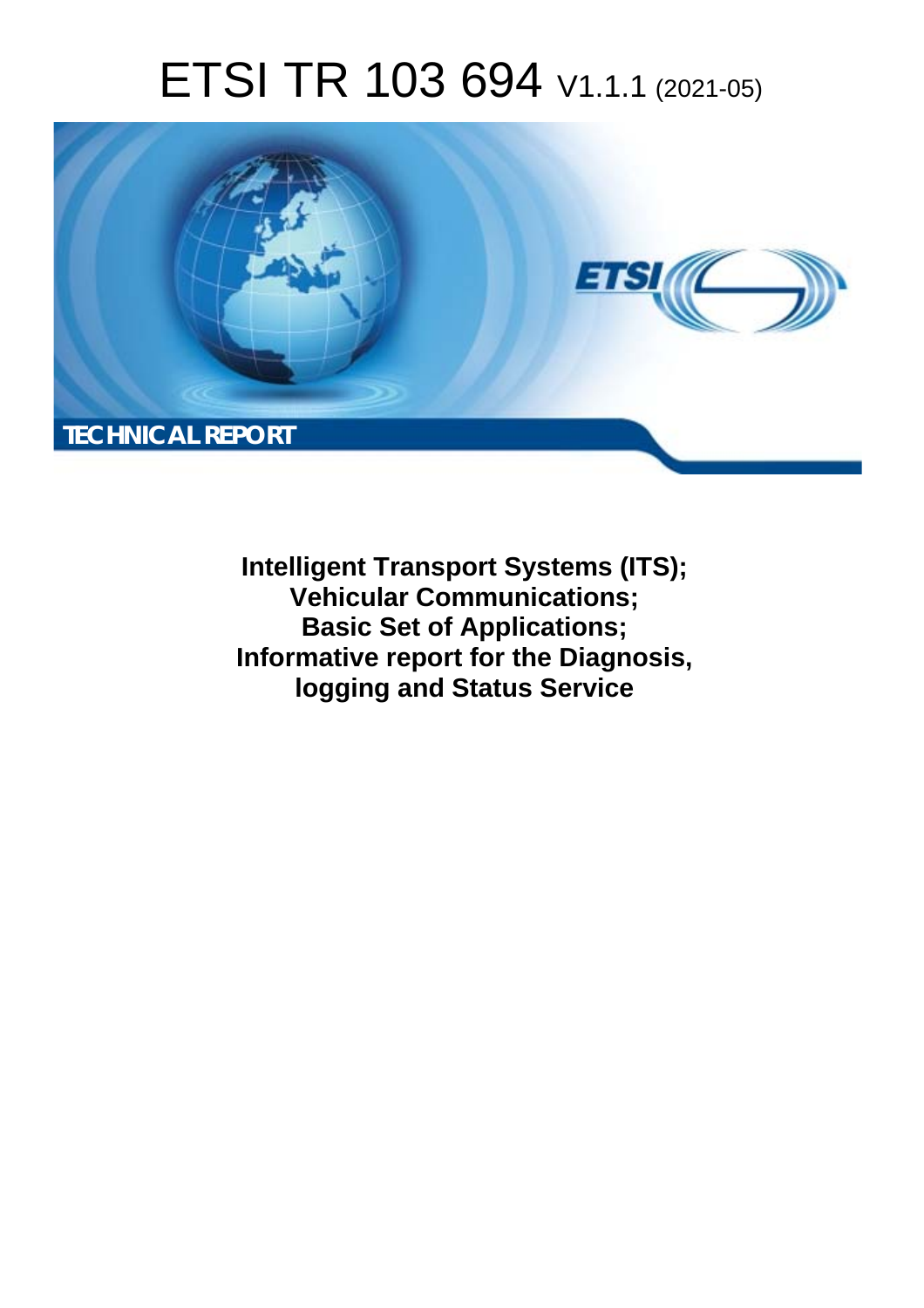Reference DTR/ITS-00199

Keywords

ITS, network, protocol

#### *ETSI*

650 Route des Lucioles F-06921 Sophia Antipolis Cedex - FRANCE

Tel.: +33 4 92 94 42 00 Fax: +33 4 93 65 47 16

Siret N° 348 623 562 00017 - APE 7112B Association à but non lucratif enregistrée à la Sous-Préfecture de Grasse (06) N° w061004871

#### *Important notice*

The present document can be downloaded from: <http://www.etsi.org/standards-search>

The present document may be made available in electronic versions and/or in print. The content of any electronic and/or print versions of the present document shall not be modified without the prior written authorization of ETSI. In case of any existing or perceived difference in contents between such versions and/or in print, the prevailing version of an ETSI deliverable is the one made publicly available in PDF format at [www.etsi.org/deliver](http://www.etsi.org/deliver).

Users of the present document should be aware that the document may be subject to revision or change of status. Information on the current status of this and other ETSI documents is available at <https://portal.etsi.org/TB/ETSIDeliverableStatus.aspx>

If you find errors in the present document, please send your comment to one of the following services: <https://portal.etsi.org/People/CommiteeSupportStaff.aspx>

#### *Notice of disclaimer & limitation of liability*

The information provided in the present deliverable is directed solely to professionals who have the appropriate degree of experience to understand and interpret its content in accordance with generally accepted engineering or other professional standard and applicable regulations.

No recommendation as to products and services or vendors is made or should be implied.

No representation or warranty is made that this deliverable is technically accurate or sufficient or conforms to any law and/or governmental rule and/or regulation and further, no representation or warranty is made of merchantability or fitness for any particular purpose or against infringement of intellectual property rights.

In no event shall ETSI be held liable for loss of profits or any other incidental or consequential damages.

Any software contained in this deliverable is provided "AS IS" with no warranties, express or implied, including but not limited to, the warranties of merchantability, fitness for a particular purpose and non-infringement of intellectual property rights and ETSI shall not be held liable in any event for any damages whatsoever (including, without limitation, damages for loss of profits, business interruption, loss of information, or any other pecuniary loss) arising out of or related to the use of or inability to use the software.

#### *Copyright Notification*

No part may be reproduced or utilized in any form or by any means, electronic or mechanical, including photocopying and microfilm except as authorized by written permission of ETSI. The content of the PDF version shall not be modified without the written authorization of ETSI.

The copyright and the foregoing restriction extend to reproduction in all media.

© ETSI 2021. All rights reserved.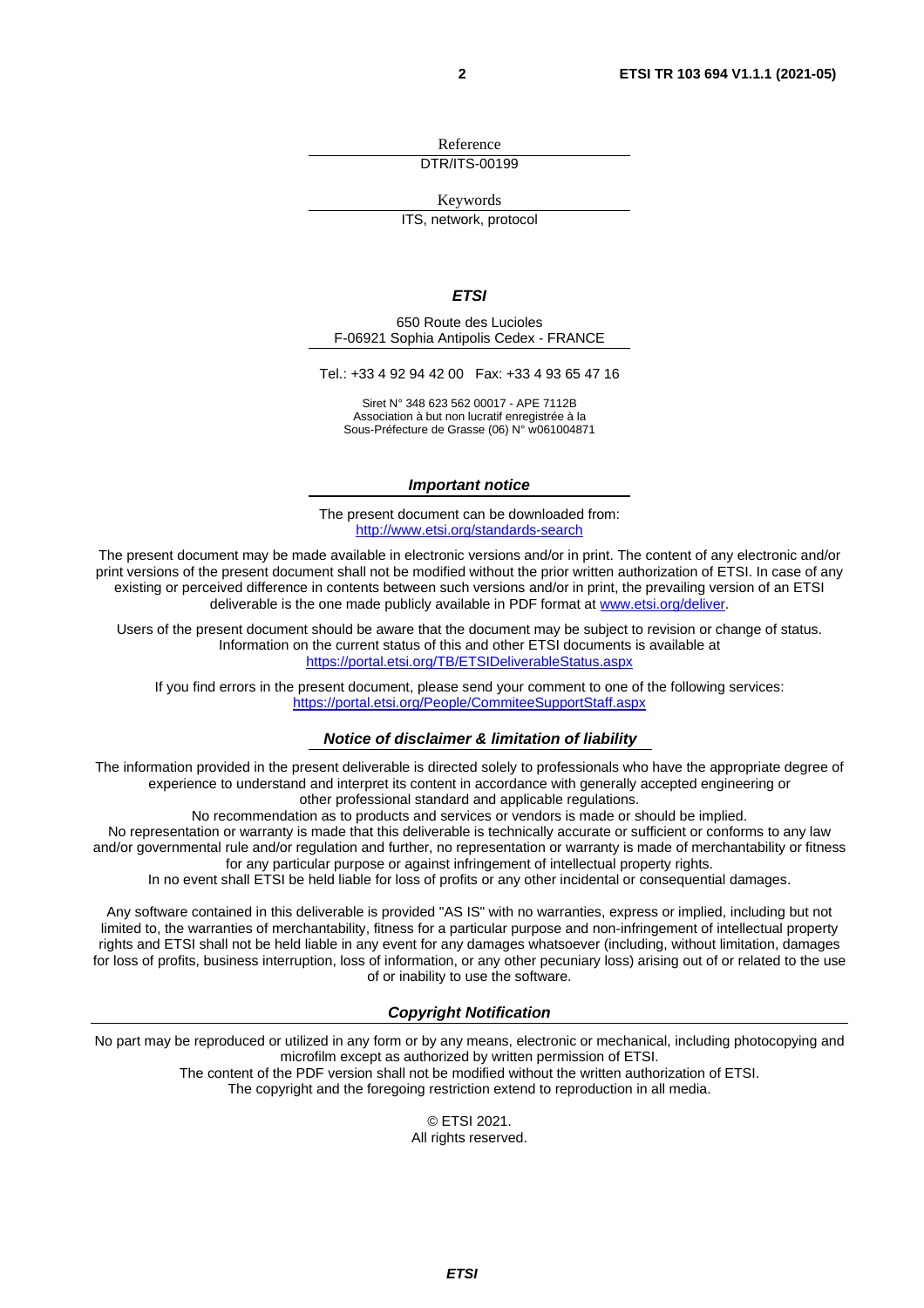## Contents

| 1          |  |  |  |
|------------|--|--|--|
| 2          |  |  |  |
| 2.1<br>2.2 |  |  |  |
| 3          |  |  |  |
| 3.1        |  |  |  |
| 3.2<br>3.3 |  |  |  |
| 4          |  |  |  |
| 4.1        |  |  |  |
| 4.2        |  |  |  |
| 4.3        |  |  |  |
| 4.3.1      |  |  |  |
| 4.3.2      |  |  |  |
| 4.3.3      |  |  |  |
| 4.3.4      |  |  |  |
| 4.3.5      |  |  |  |
| 4.3.6      |  |  |  |
| 4.3.7      |  |  |  |
| 5          |  |  |  |
| 5.1        |  |  |  |
| 5.2        |  |  |  |
| 5.3        |  |  |  |
| 5.4        |  |  |  |
| 5.5        |  |  |  |
| 6          |  |  |  |
| 6.1        |  |  |  |
| 6.2        |  |  |  |
| 6.3        |  |  |  |
|            |  |  |  |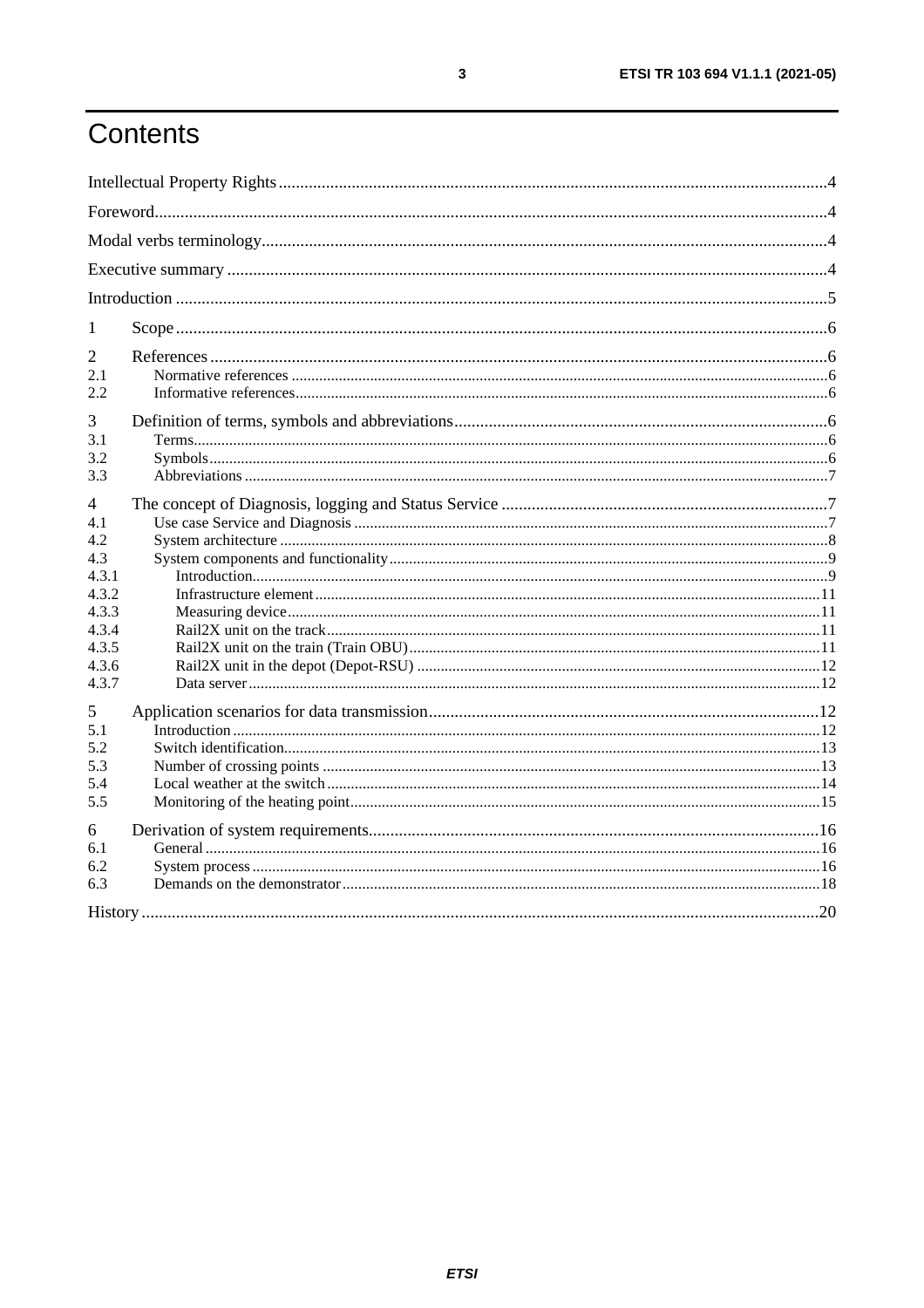## <span id="page-3-0"></span>Intellectual Property Rights

#### Essential patents

IPRs essential or potentially essential to normative deliverables may have been declared to ETSI. The declarations pertaining to these essential IPRs, if any, are publicly available for **ETSI members and non-members**, and can be found in ETSI SR 000 314: *"Intellectual Property Rights (IPRs); Essential, or potentially Essential, IPRs notified to ETSI in respect of ETSI standards"*, which is available from the ETSI Secretariat. Latest updates are available on the ETSI Web server ([https://ipr.etsi.org/\)](https://ipr.etsi.org/).

Pursuant to the ETSI Directives including the ETSI IPR Policy, no investigation regarding the essentiality of IPRs, including IPR searches, has been carried out by ETSI. No guarantee can be given as to the existence of other IPRs not referenced in ETSI SR 000 314 (or the updates on the ETSI Web server) which are, or may be, or may become, essential to the present document.

#### **Trademarks**

The present document may include trademarks and/or tradenames which are asserted and/or registered by their owners. ETSI claims no ownership of these except for any which are indicated as being the property of ETSI, and conveys no right to use or reproduce any trademark and/or tradename. Mention of those trademarks in the present document does not constitute an endorsement by ETSI of products, services or organizations associated with those trademarks.

**DECT™**, **PLUGTESTS™**, **UMTS™** and the ETSI logo are trademarks of ETSI registered for the benefit of its Members. **3GPP™** and **LTE™** are trademarks of ETSI registered for the benefit of its Members and of the 3GPP Organizational Partners. **oneM2M™** logo is a trademark of ETSI registered for the benefit of its Members and of the oneM2M Partners. **GSM**® and the GSM logo are trademarks registered and owned by the GSM Association.

## Foreword

This Technical Report (TR) has been produced by ETSI Technical Committee Intelligent Transport Systems (ITS).

## Modal verbs terminology

In the present document "**should**", "**should not**", "**may**", "**need not**", "**will**", "**will not**", "**can**" and "**cannot**" are to be interpreted as described in clause 3.2 of the [ETSI Drafting Rules](https://portal.etsi.org/Services/editHelp!/Howtostart/ETSIDraftingRules.aspx) (Verbal forms for the expression of provisions).

"**must**" and "**must not**" are **NOT** allowed in ETSI deliverables except when used in direct citation.

## Executive summary

The availability of data has central importance for secure, efficient and demand-oriented mobility. In automotive technology, standards are therefore currently being defined for V2V and V2X communication. V2X communication allows improved communication between vehicles or between vehicle and infrastructure. Due to their use in the automotive industry, it is to be expected that standardized communication components will soon be also adopted for the railway sector in large quantities at low costs.

On this basis, applications in the field of public transport will be exemplarily implemented.

The functionality will be demonstrated with an example use case.

Use case "service and diagnosis" shows how maintenance can be improved with up-to-date data.

In this use case, data from central sources such as the mCloud is used as well as enriched or newly acquired data.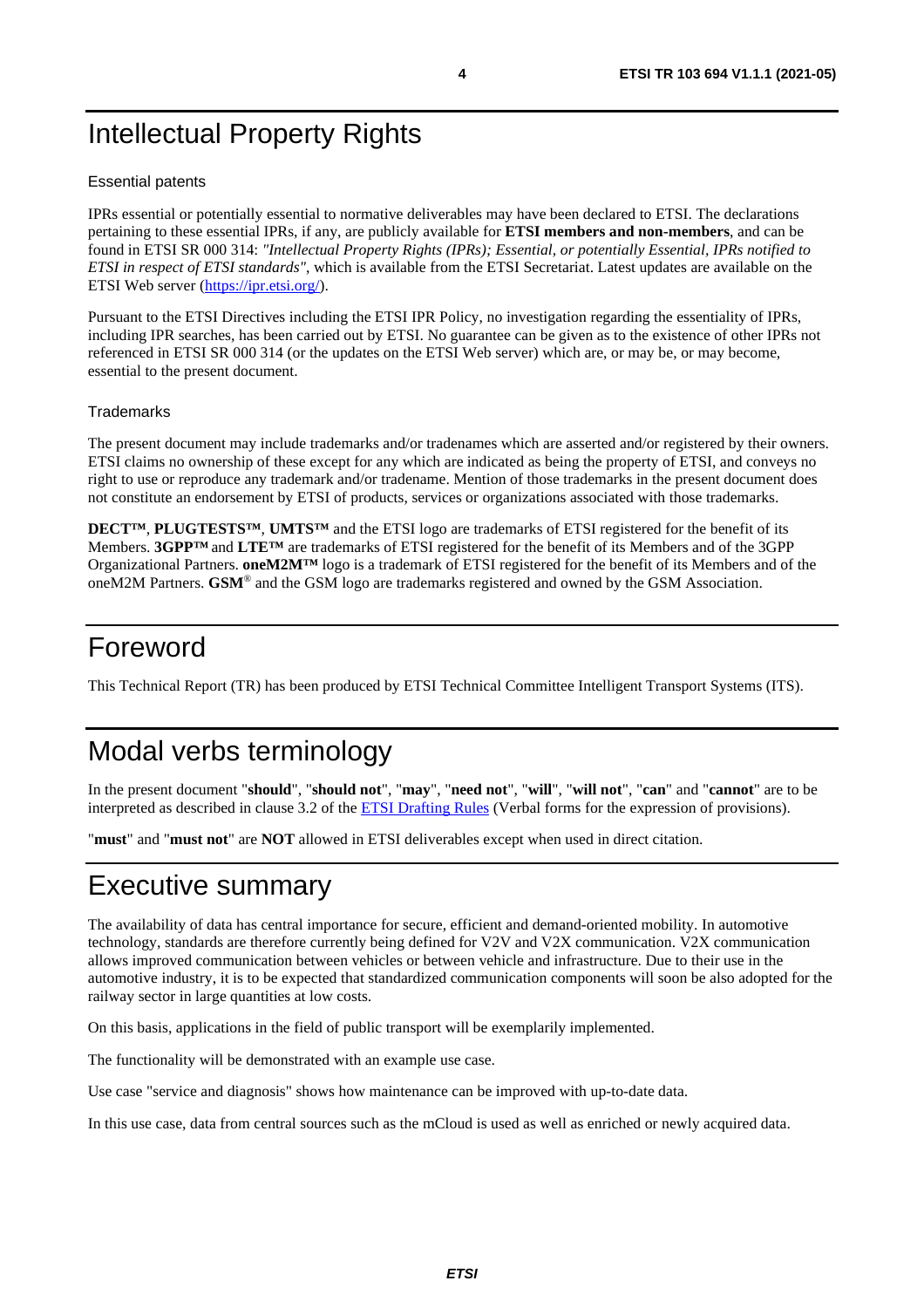## <span id="page-4-0"></span>Introduction

In the present document the "diagnosis and status" service describing concepts and messages which can be used for maintenance service between ITS-Stations is presented. The diagnosis and status service will support the healthiness during the lifecycle of ITS system (e.g. of devices on a railroad track).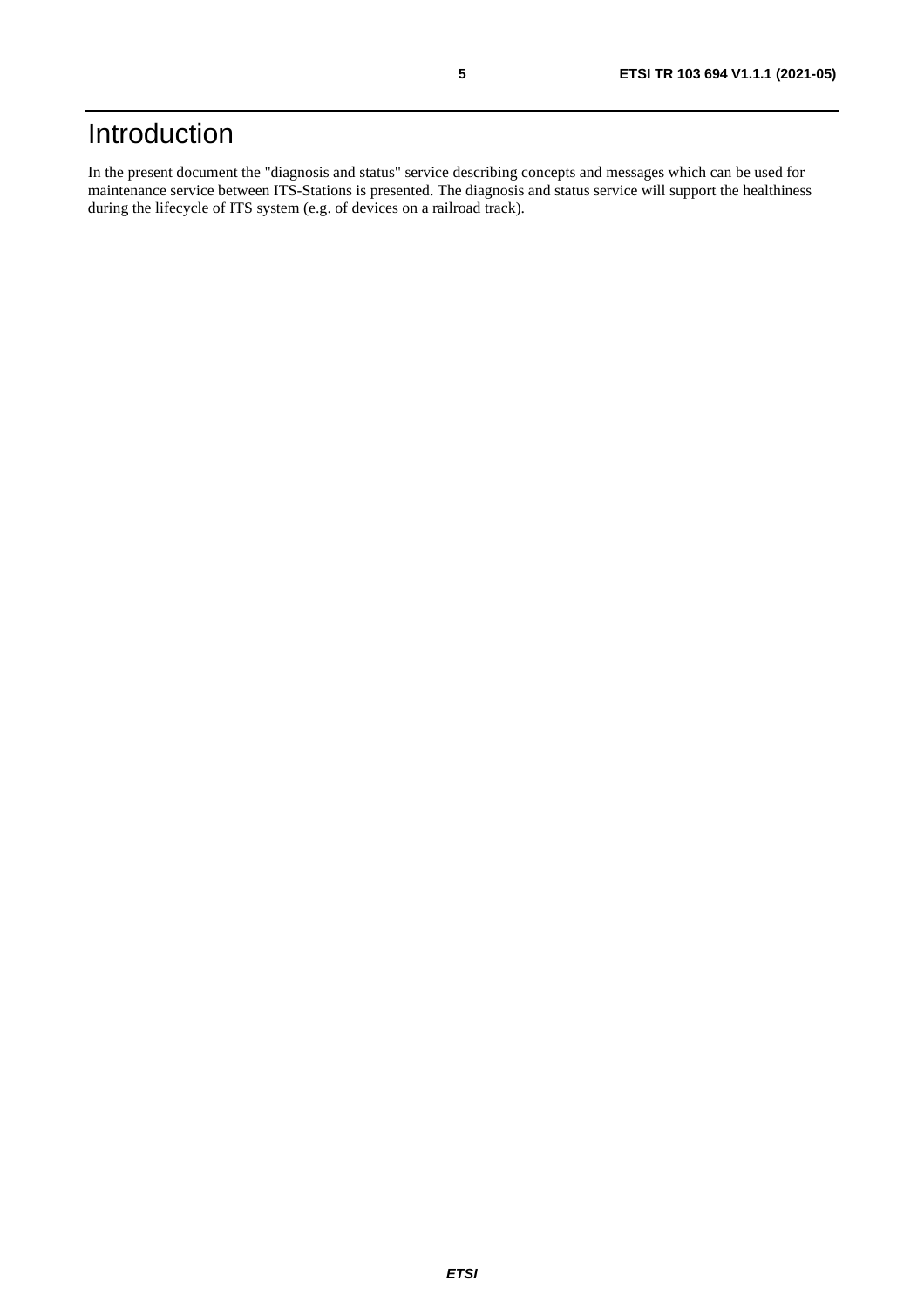## <span id="page-5-0"></span>1 Scope

The present document provides a common understanding of the technical concepts of the Diagnosis, logging and Status Service between ITS-Ss. The proposed service supports e.g. the communication of measurement data for maintenance and information purposes. One field of application will be the predictive maintenance of devices on rail tracks, the status information of the train platform to the train vehicles, etc.

## 2 References

### 2.1 Normative references

Normative references are not applicable in the present document.

### 2.2 Informative references

References are either specific (identified by date of publication and/or edition number or version number) or non-specific. For specific references, only the cited version applies. For non-specific references, the latest version of the referenced document (including any amendments) applies.

NOTE: While any hyperlinks included in this clause were valid at the time of publication ETSI cannot guarantee their long-term validity.

The following referenced documents are not necessary for the application of the present document but they assist the user with regard to a particular subject area.

- [i.1] ETSI EN 302 637-2 (V1.4.1) (04-2019): "Intelligent Transport Systems (ITS); Vehicular Communications; Basic Set of Applications; Part 2: Specification of Cooperative Awareness Basic Service". [i.2] Federal Ministry of Transport and Digital Infrastructure: mCLOUD: "The open data portal of the BMVI".
- NOTE: Available at [https://www.bmvi.de/SharedDocs/EN/Articles/DG/mCLOUD.html.](https://www.bmvi.de/SharedDocs/EN/Articles/DG/mCLOUD.html)

## 3 Definition of terms, symbols and abbreviations

### 3.1 Terms

For the purposes of the present document, the following terms apply:

**Rail2X:** communication between rail to rail or between rails to infrastructure

**V2X:** communication between Vehicle to Vehicle (V2V), Vehicle to Infrastructure (V2X) and/or Infrastructure to Vehicle (I2V), or Vehicle to Network (V2N) and/or Network to Vehicle (N2V)

### 3.2 Symbols

Void.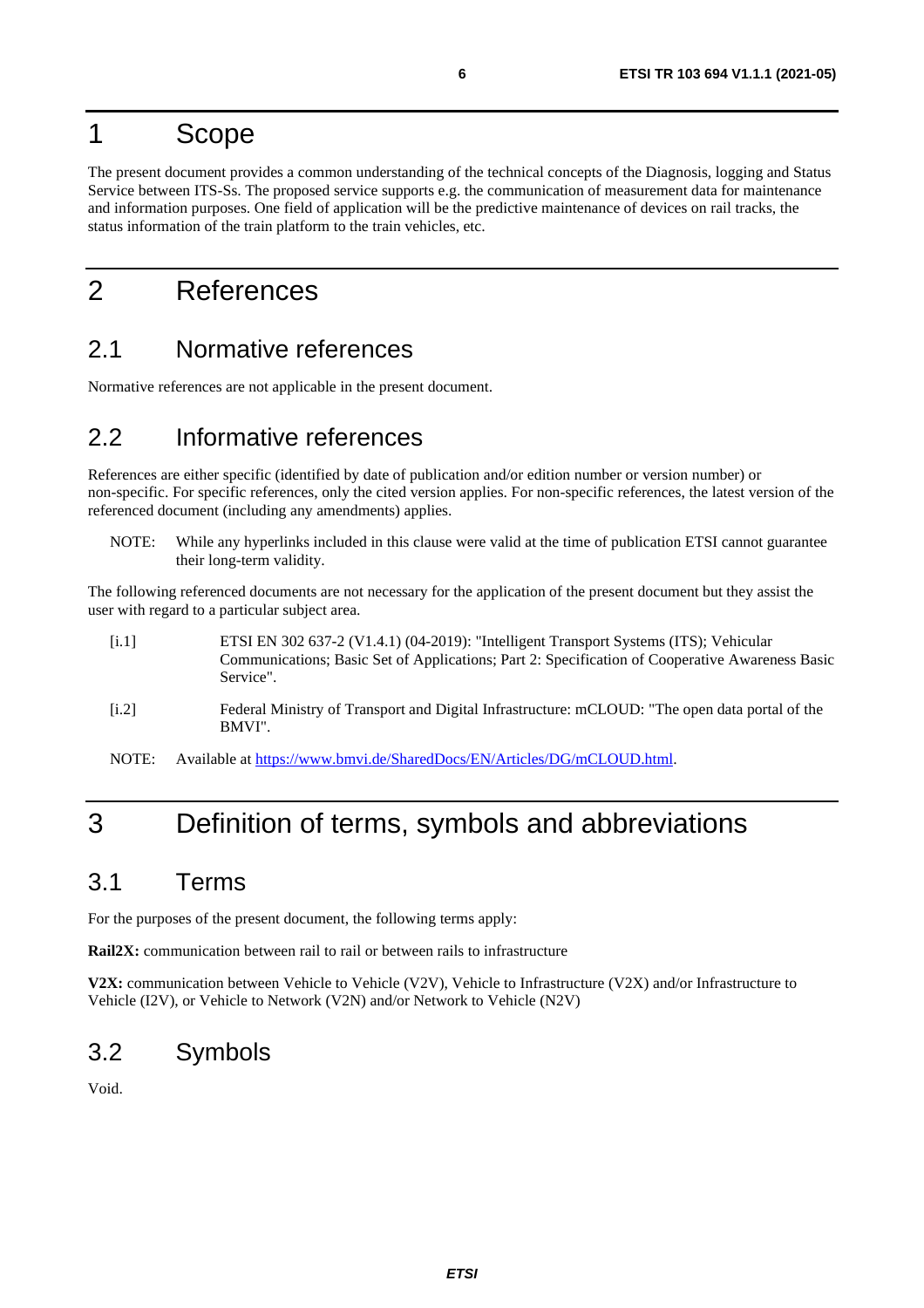### <span id="page-6-0"></span>3.3 Abbreviations

For the purposes of the present document, the following abbreviations apply:

| <b>CAM</b>   | Cooperative Awareness Message         |
|--------------|---------------------------------------|
| <b>DSM</b>   | Diagnosis, logging and Status Message |
| <b>GNSS</b>  | Global Navigation Satellite System    |
| <b>ITS</b>   | <b>Intelligent Transport Systems</b>  |
| <b>ITS-S</b> | <b>ITS-Station</b>                    |
| OBU          | On Board Unit                         |
| Rail2X       | Rail to Rail/Infrastructure           |
| <b>RSU</b>   | Road Side Unit                        |
| <b>UML</b>   | Unified Modeling Language             |
| V2V          | Vehicle to Vehicle                    |
| V2X          | Vehicle to Infrastructure             |

## 4 The concept of Diagnosis, logging and Status **Service**

### 4.1 Use case Service and Diagnosis

The central objective for the use case "service and diagnosis" is the establishment of Rail2X technology for applications in the field of maintenance and remote diagnosis of infrastructure elements. The focus is on improving the data transmission technology. The core of the use case is the presentation of Rail2X technology as an alternative to wired solutions and the cost-intensive cable are to be avoided.

The transmission of diagnostic data is also possible from distant, largely self-sufficient infrastructure units such as level crossings with monitoring signal, electrically remote-controlled switches, electrically localized switches or speed test sections.

With these mentioned infrastructure elements there is usually only one power supply, which does not allow to transmit the relative information. Here, Rail2X technology can offer possible solutions for data transmission. With Rail2X, diagnostic data is transported by data carriers (trains) from a data source (infrastructure element) to the data sink (e.g. server in the depot). The train acts as an information carrier and is the link between autonomous infrastructure elements along the track and a central diagnostic platform, e.g. in the infrastructure depot.

The core of the research work in the Rail2X lies in improving the transmission technology of small, non-safety-relevant data packets in the railway sector. In order to transmit the messages, the V2X communication standards are used (e.g. ITS-G5). The source of the data is irrelevant, since it is primarily about the design of the transmission interface using Rail2X. Using Rail2X technology, small data packets from passing trains can be received and returned elsewhere, e.g. in the depot for data storage.

In order to demonstrate the benefits for stakeholders in the railway sector, it makes sense to maintenance and diagnosis of infrastructure elements. Infrastructure elements are the objects located along the track or at operating points. The elements have no data connection to the interlocking or other communication systems and operate autonomously. The task of the Rail2X technology is to transmit the measured data by passing trains to a central data server. In addition to a switch, there are numerous other conceivable infrastructure elements whose diagnostic data could be transferred via Rail2X. The measuring device is used to determine fixed parameters on the infrastructure element and thus the desired measurement data or diagnostic data is collected. The measuring equipment includes wheel sensors, temperature sensors or acceleration sensors. The measurement data is transferred to a Rail2X unit, which may contain several different recorded measured values. The use case is summarized in Table 1.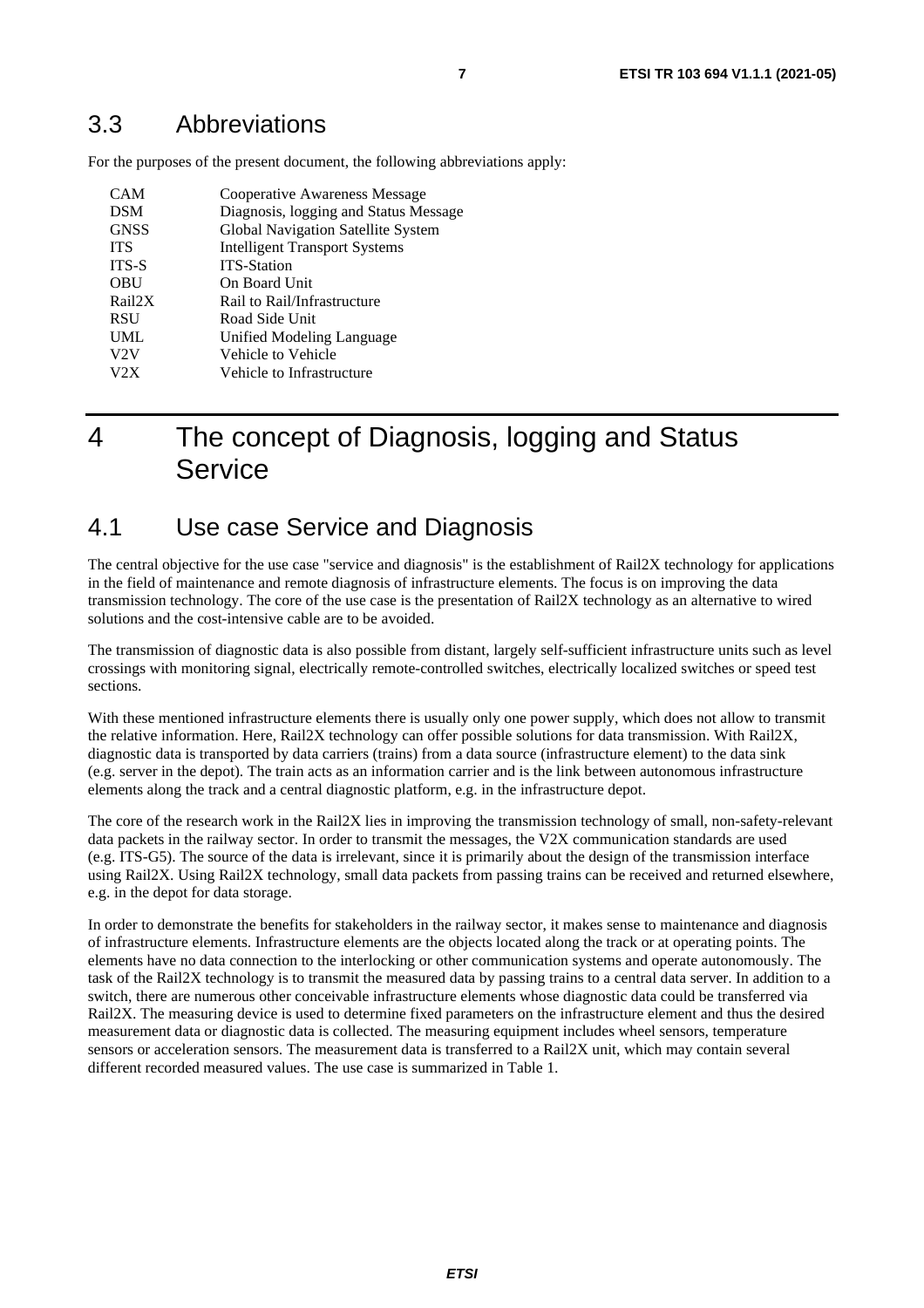<span id="page-7-0"></span>

| <b>IUse Case Name</b>                | Service and diagnosis.                                                                                                                                                                   |
|--------------------------------------|------------------------------------------------------------------------------------------------------------------------------------------------------------------------------------------|
| <b>Category</b>                      | Safety.                                                                                                                                                                                  |
| <b>Actors</b>                        | Information are collected by:                                                                                                                                                            |
|                                      | Trains ITS-S equipped with sensors.                                                                                                                                                      |
|                                      | Roadside ITS-S equipped with sensors.                                                                                                                                                    |
|                                      | DSM message received by ITS-Ss (with or without sensor):                                                                                                                                 |
|                                      | ITS central systems/central diagnostic platform.                                                                                                                                         |
| Infrastructure Roles                 | A roadside ITS-S equipped with stationary sensors obtains information from the<br>train track and broadcast via the DSM message to the surrounding ITS-Ss<br>(including passing trains). |
| <b>Train Roles</b>                   | ITS-Ss that are equipped with sensors transmit and receive DSM messages.                                                                                                                 |
| <b>ITS Central Data Server Roles</b> | The central ITS-S at an ITS central system receive the recorded data via DSM<br>message and analysis of the received data for maintenance of the track.                                  |
| Goal                                 | To record all the diagnosed data of the train track.<br>$\bullet$                                                                                                                        |
|                                      | Improving the data transmission technology.                                                                                                                                              |
| <b>Constraints/Presumptions</b>      | ITS-S equipped with sensors.                                                                                                                                                             |
| <b>Geographic Scope</b>              | Applicable to railway system.                                                                                                                                                            |
| <b>Pre-Conditions</b>                | Train of road side ITS-S equipped with sensors.                                                                                                                                          |
|                                      | Rail2X communication among ITS-Ss.                                                                                                                                                       |
| <b>Main Event Flow</b>               | All the diagnosed information about the train track is sent by ITS-Ss to other<br>ITS-Ss including central ITS-Ss.                                                                       |
| <b>Post Conditions</b>               | Central data server is informed about the diagnosed data.                                                                                                                                |
| <b>Information Requirements</b>      | Diagnosed data from the train track.                                                                                                                                                     |

**Table 1: Service and diagnosis use case** 

## 4.2 System architecture

A railway system as shown in Figure 1 can be used to connect track and other diagnostic devices with the Rail2X transmitter unit. The advantage of this system lies in the large number of universal interfaces to different types of sensors which is important in service and diagnosis use case.



**Figure 1: Schematic representation of the railway system architecture**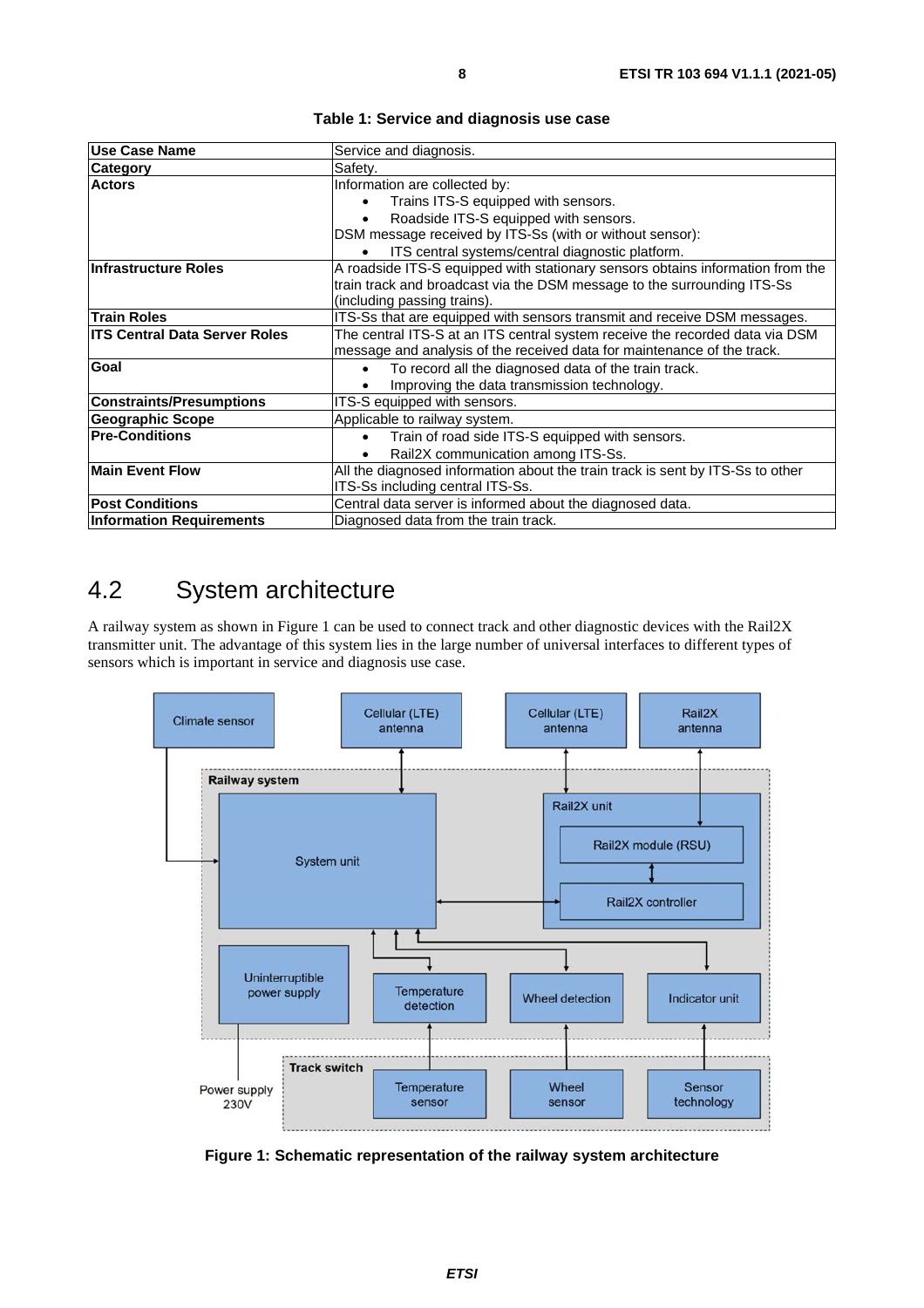<span id="page-8-0"></span>The following components are used to set up the unit for service and diagnosis purposes on the switch:

- **Temperature sensors on the heating point or on the track:** The points are heated to melt snow or ice so that safe switching is still possible. If the switch is heated, there is a temperature difference and the proper function of this heater can be verified.
- **Climate sensor/weather station:** This sensor provides information on air temperature, wind direction and speed as well as the type and amount of precipitation.
- **Wheel sensor:** With this sensor, every wheel that drives over the switch is recognized. The direction of travel, the train speed, the number of axles and the number of bogies are determined on site by analysing the signal curves of the four sensor systems. Furthermore, the vehicles, the vehicle sequence, train length and train type can be determined. This data is aggregated and provides a temporal distribution of the train crossings.
- **Sensor technology:** The indicator unit is used for analysis in the common area and it detects the state of wear condition of the crossing in the track and forwards information to the system unit. If the vehicle is heavily worn, there is a risk of derailment.

With the components described above, a large amount of local information is obtained from the areas of the state of the switch, the climatic conditions and the train journey distribution.

### 4.3 System components and functionality

#### 4.3.1 Introduction

Clauses 4.3.2 to 4.3.7 provide an overview of how the system for use case service and diagnosis is basically structured. Figure 2 shows an overview of the system components used, which are explained in more detail in the individual clauses.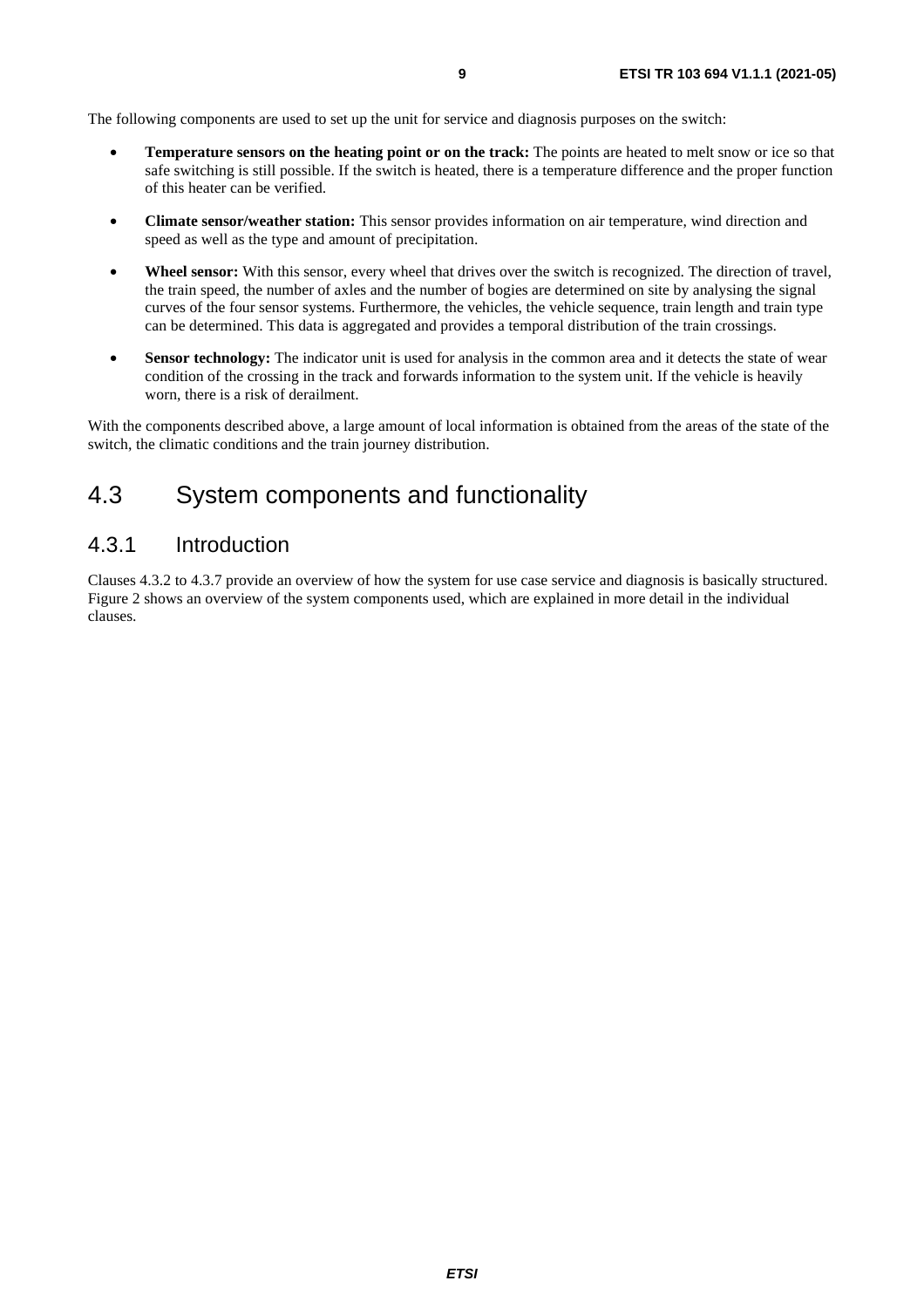

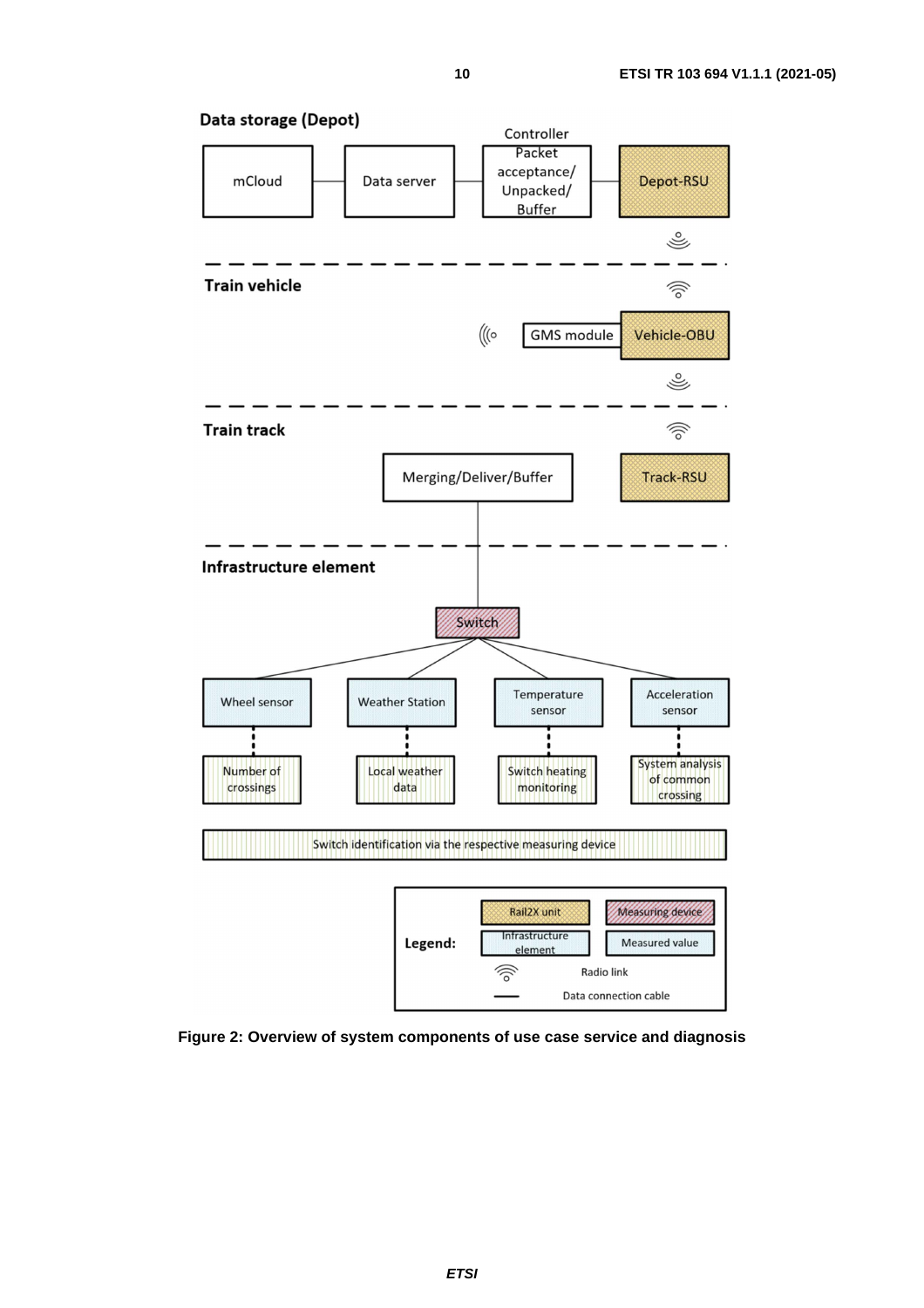### <span id="page-10-0"></span>4.3.2 Infrastructure element

Using Rail2X technology, small data packets can be received from passing trains and transferred elsewhere, e.g. to be returned to the depot for data storage. In order to show the benefits for the stakeholders in the railway sector, it makes sense to consider the maintenance and diagnosis of infrastructure elements. Infrastructure elements are the objects that lie along the track or in operating locations. The elements have no data connection to the interlocking or other communication systems and act independently. These include e.g. the diagnostic equipment of a switch. The task of Rail2X technology is to transmit the measurement data that has accumulated to a central data server by means of passing trains. In addition to a switch, there are numerous other conceivable infrastructure elements whose diagnostic data could be transmitted via Rail2X.

### 4.3.3 Measuring device

With the help of the measuring device, specified parameters are determined on the infrastructure element and thus the required measurement data or diagnostic data are collected. The measuring devices include, for example, wheel sensors, temperature sensors or acceleration sensors.

#### 4.3.4 Rail2X unit on the track

The measurement data are transferred to a Rail2X unit, which can possibly record several different measured values simultaneously. Figure 3 shows an example of the structure of a Rail2X unit. The Rail2X units on the vehicle and in the depot work according to the same principle. The controller records data from the measuring device via sensors or data interfaces and prepares them for further transport. The V2X sender & receiver (the Road Side Unit) will send and receive the diagnostic messages via the "V2X antenna".

In the Rail2X unit, the measurement data is converted into a Rail2X-compliant format. The measurement data is thus available in a telegram type that is sent directly as a Rail2X broadcast message. New measurement data trigger an update of the telegram content. The oldest measurement data is overwritten. The telegram is sent after the measurement data has been transferred to the Road Side Unit (RSU), which then regularly sends the diagnostic messages in broadcast mode. A passing train receives several of these telegrams.



**Figure 3: Rail2X unit with controller, V2X components and interfaces** 

### 4.3.5 Rail2X unit on the train (Train OBU)

The train is equipped with a Rail2X On Board Unit (OBU). This enables the train to receive Rail2X broadcast telegrams from infrastructure elements along the track and to transmit them further. Telegrams received are temporarily stored on the train during transport. The collected data is transferred to the Depot-RSU when the train stops at the depot. The transmission of the data to the depot RSU can be triggered manually or automatically.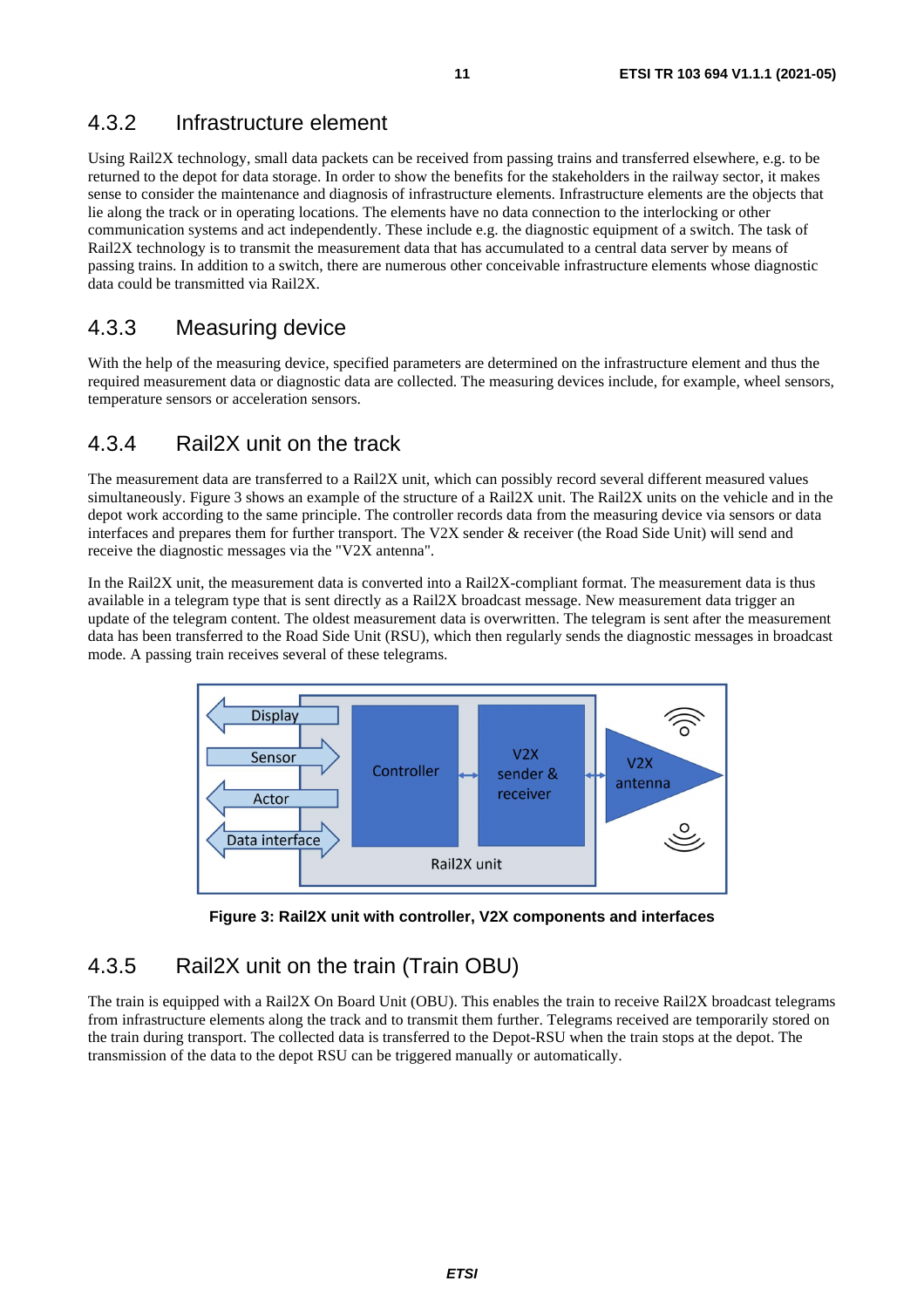<span id="page-11-0"></span>The transport time of a telegram between the measured infrastructure element and the data server can possibly take several hours since the train collects numerous data packets during its schedule and initially stores them. In order to be able to transmit urgent measured values and alarm messages to the relevant points much faster, the train's OBU is also equipped with a 4G/5G module. The measured values are monitored within the measuring devices. In case, the measuring devices exceed with the defined measuring time then the Rail2X broadcast telegram is additionally provided with an alarm signature. If the telegram was transmitted to the train via Rail2X, the OBU on the train tries to transmit such a message with high priority over the cellular network as soon as a cellular network is available. Less priority measured data without alarm marking remain on the train data storage and are only later transferred to the depot RSU and then to the data server via Rail2X.

### 4.3.6 Rail2X unit in the depot (Depot-RSU)

As soon as the train with OBU stops in the depot, data transmission to the Rail2X unit in the depot begins. This unit is called the Depot-RSU in the depot. The collected measurement data is transmitted to the Depot-RSU. From the Depot-RSU, the data is sent to a controller, which converts the data into a format that allows it to be saved on a data server. The controller serves as a buffer for the incoming data.

#### 4.3.7 Data server

The data server is connected to the depot via a cable connection and receives the measurement data from the buffer described above. The server serves as a data sink for long-term storage and evaluation of the measurement data. Various services such as the mCloud [[i.2](#page-5-0)] can be connected to the data server via an interface. The data can thus be made available for other purposes of use, for example for an evaluation using algorithms.

## 5 Application scenarios for data transmission

### 5.1 Introduction

In order to demonstrate the benefits of the present use case in the railway sector, it makes sense to consider the maintenance and diagnosis of infrastructure elements. For the presentation of benefits in the railway sector, the current challenges in the field of maintenance and diagnosis will be addressed. It will be checked in which areas the Rail2X technology can offer solutions or improvements for maintenance.

The main part is to focus on the core element i.e. switch. As a central infrastructure element of the railway, the switch is particularly suitable for maintenance issues due to its system importance. In the following clauses, various applications are described which take up the measurement of parameters in the area of the switch (see Figure 4).



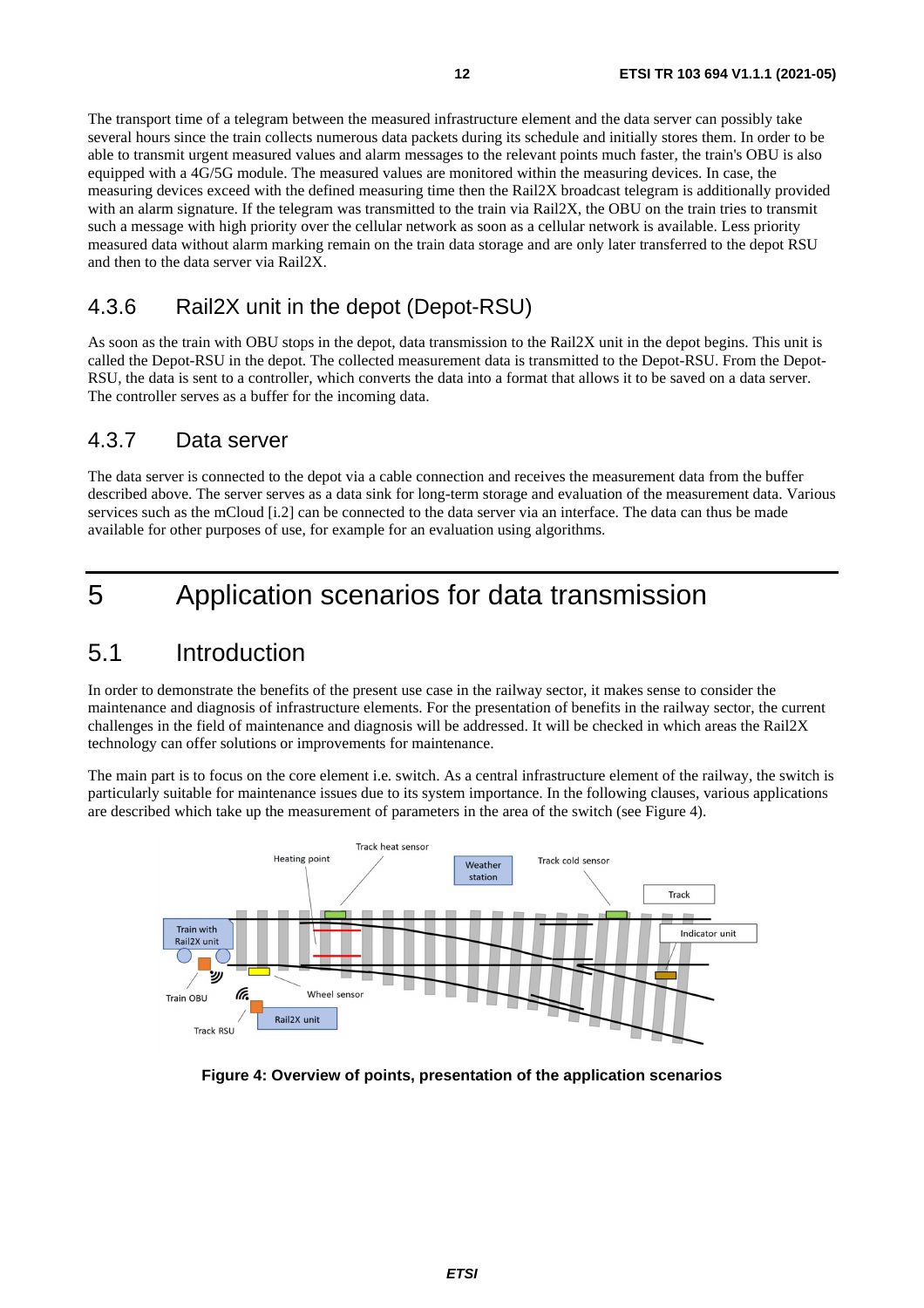### <span id="page-12-0"></span>5.2 Switch identification

For diagnostic and test purposes, it makes sense to send a clear identification of the switch to passing trains using Rail2X. Each switch is given an ID, which can be the switch number, for example. For this purpose, the ID is stored permanently in the track RSU and transmitted as a static value in every telegram that is sent. This means that important properties of the switch can be referenced on the receiver side. Information on the type and age of the switch and the types of sensors installed is therefore available. The track switch ID generates useful properties for maintenance. When crossing the track switch, the train receives a position indication along the track. The Cooperative Awareness Message (CAM) [[i.1](#page-5-0)] of the track RSU provides the GNSS position of the switch. A CAM message is the status message of each V2X station and contains in particular the current GNSS position.

#### **Table 2: Track switch identification**

| <b>Track switch Identification</b>    | <b>Comments</b>                                                 |
|---------------------------------------|-----------------------------------------------------------------|
| What should be transferred?           | Switch ID and location of the switch                            |
| What should be measured?              | $- - -$                                                         |
| How often should it be measured?      | Not necessary, as static value                                  |
| Which components?                     | No special components required                                  |
| What is transferred to the track RSU? | Switch ID and location (permanently stored on the track<br>RSU) |

### 5.3 Number of crossing points

In the "Switch Identification" application scenario, the switch ID and the location of the switch are transmitted. The information should now be supplemented by dynamic parameters. The switch not only sends its ID and location to the environment, but also dynamic data that is measured directly on the switch. The number of train crossings for many switches can only be estimated roughly based on a timetable. However, there are already systems that can determine the exact number of passes. However, these systems are not installed across the board and are not available for every switch. The incentive at Rail2X is to give the information directly to the train. By saving cable runs when using Rail2X, investments in switch diagnostics can be reduced. This means that more switches than before can be equipped with a counting device. The railway infrastructure companies receive a much more comprehensive picture of the condition of their switches in the track network, which makes it easier to plan maintenance measures. The data can meaningfully supplement existing measurement series for predictive maintenance and thus improve the wear forecast.

The system on the track always has the latest information available. The diagnostic system on the switch continuously measures and determines values and sizes and keeps them ready as a data package for the next train crossing. The tack RSU regularly sends a telegram with the current measurement data to the environment. A passing train that is equipped with Rail2X can receive the telegram and transport it on. According to the V2X standards such as CAM [\[i.1](#page-5-0)], no multimedia data can be sent and so the data to be sent can only be alphanumeric characters. For this, new text-based data types may have to be developed. The content consists of static and variable information. The listed metadata are contained in every telegram. The listed measured values are examples. This also applies to the following application scenarios.

#### **Metadata (available in every telegram):**

- Ident: one-digit number e.g. 1
- Time stamp: time of generation of the data packet e.g. 29/09/20 12:45: 34.123
- Location data of the switch via CAM message from the track RSU

#### **Values from train crossings (the list is exemplary):**

- Speed of the last train
- Last train journey: number of minutes that passed the last train journey
- Trains per day: number of train journeys in the last 24 hours
- Trains per month: number of train journeys in the last 30 days
- Trains since the reference date: number of train journeys since the reference date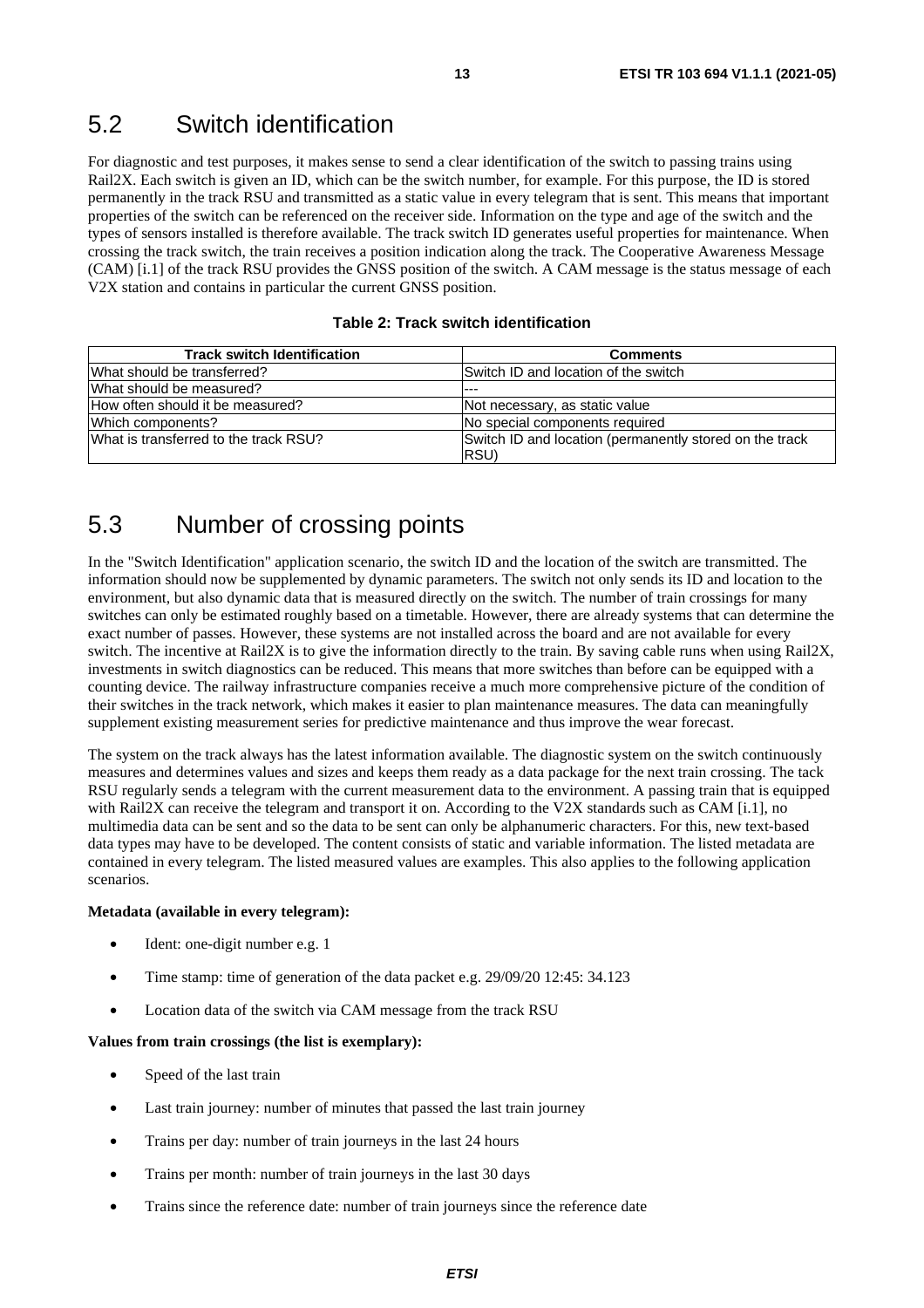- <span id="page-13-0"></span>Axes per day: number of axes in the last 24 hours
- Axes per month: number of axes in the last 30 days
- Train speed per day: highest train speed in the last 24 hours in km/h e.g. 128
- Train speed per month: highest train speed in the last 24 hours in km/h e.g. 130

In order to detect the train crossings, a wheel sensor per track is installed on the switch. The wheel sensors are attached to one side of the rail at a distance of a few meters. In order to be able to record every switch crossing, the wheel sensors are mounted at the beginning of the switch on the pointed side (see Figure 4). The distance between the two wheel sensors is stored in the measuring system. The wheel sensors are able to recognize individual pull axles. Trains stopping or starting again could be considered separately. A drive-through time can be determined by recording the individual axes that pass the respective sensor. From the known length of the measuring section and the determined drive-through time, e.g. deduce the speed of the train. In addition, numerous other parameters can be calculated in the measuring unit (see values from train crossings).

The wheel sensors on the points are connected to a measuring unit and then to the Rail2X unit. Passing trains record the data for onward transport.

| <b>Number of switch crossings</b>       | comment                                                |
|-----------------------------------------|--------------------------------------------------------|
| What should be transferred?             | Number of train crossings over a switch                |
| What should be measured?                | Acquisition of axes, travel time of measuring section  |
| How often should it be measured?        | With every train crossing                              |
| Which components?                       | Use of one wheel sensor per track, arrangement of the  |
|                                         | wheel sensor at the start of the switch (pointed side) |
| What is transferred to the Rail2X unit? | Number of train crossings over a switch 30 days in     |
|                                         | retrospect                                             |

#### **Table 3: Number of switch crossings**

### 5.4 Local weather at the switch

Often no local weather data is known in the vicinity of the switch. Weather stations are several kilometers away. Rail-specific special cases such as cuts, embankments or elevated positions in the track area are not sufficiently taken into account in the conventional stations and accordingly lead to deviations in the assessment of the local weather situation at the switch. The direct measurement of meteorological measured values at the switch leads to improved predictive maintenance, since the weather in the immediate vicinity can be related to the wear behavior of the switch.

For the application scenario, a weather station (see Figure 5) is installed directly next to the switch and connected to a Rail2X unit. Passing trains also record the data for onward transport.

#### **Metadata (available in every telegram):**

- Ident: one-digit number e.g. 1
- Time stamp: time of generation of the data packet e.g. 29/09/20 12:45: 34.123
- Location data of the switch via CAM message from the track RSU

#### **Values from the weather station (the list is an example):**

- Air temperature, current temperature
- Air humidity, current air humidity
- Mean wind speed
- Wind direction
- Amount of precipitation
- Type of precipitation (rain, snow)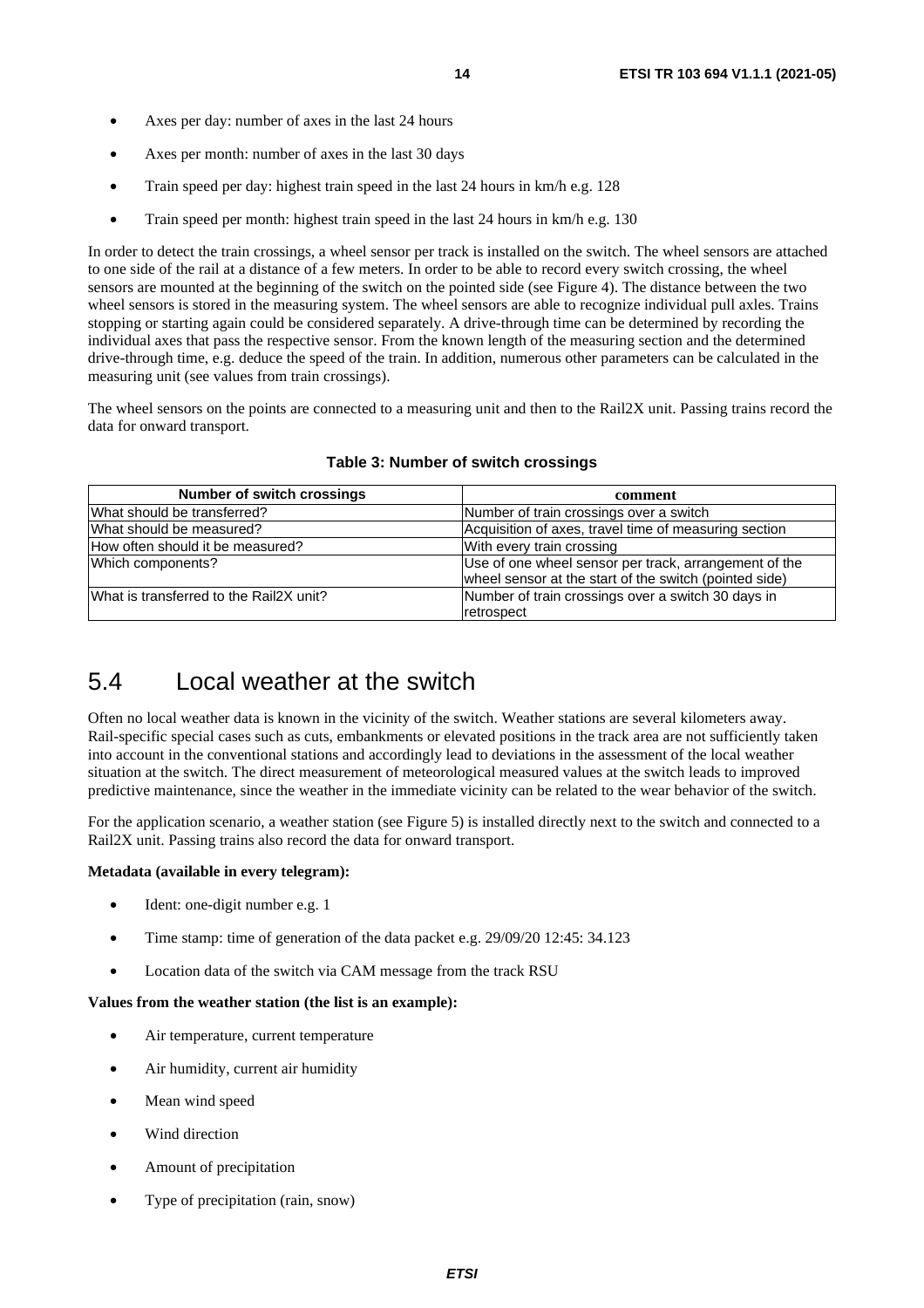- <span id="page-14-0"></span>Air pressure
- Dew point

#### **Table 4: Local weather at the switch**

| Local weather at the switch             | <b>Comment</b>                                                                                                                                |
|-----------------------------------------|-----------------------------------------------------------------------------------------------------------------------------------------------|
| What should be transferred?             | local weather in the direct vicinity of the switch                                                                                            |
| What should be measured?                | Air temperature and humidity                                                                                                                  |
| How often should it be measured?        | Every 60 seconds                                                                                                                              |
| Which components?                       | Weather station with sensors for air temperature and<br>humidity                                                                              |
| What is transferred to the Rail2X unit? | Current air temperature, current air humidity, daily<br>minimum and daily maximum for air temperature and air<br>humidity of the last 30 days |



**Figure 5: Example for a weather station: measuring system, here with additional noise component, the weather station at the top** 

### 5.5 Monitoring of the heating point

The point heating is used to keep the point free of snow and ice in very cold and frosty weather. The function of the point heating is very important, especially in high-altitude, where there are poorly accessible sections of the track. The temperature of the rails in the area of the point heating is an indicator of proper function. Here there is the possibility of directly accessing the temperature value of the heated and the unheated rail and transmitting it to the train via Rail2X. The correct function of the point heating can be monitored by comparing the unheated and heated rails. To do this, setpoints should be specified. When classifying the rail temperatures, it makes sense to link them to the measurement data from the weather station (see clause 5.4).

For the application scenario, the points are equipped with several temperature sensors in the area of the point heating and the unheated rails as well as for the ground and sleeper. The elements are connected to the Rail2X unit. Passing trains record the data for onward transport.

#### **Metadata (available in every telegram):**

- Ident: one-digit number e.g. 1
- Time stamp: time of generation of the data packet e.g. 29/09/20 12:45: 34.123
- Location data of the switch via CAM message from the track RSU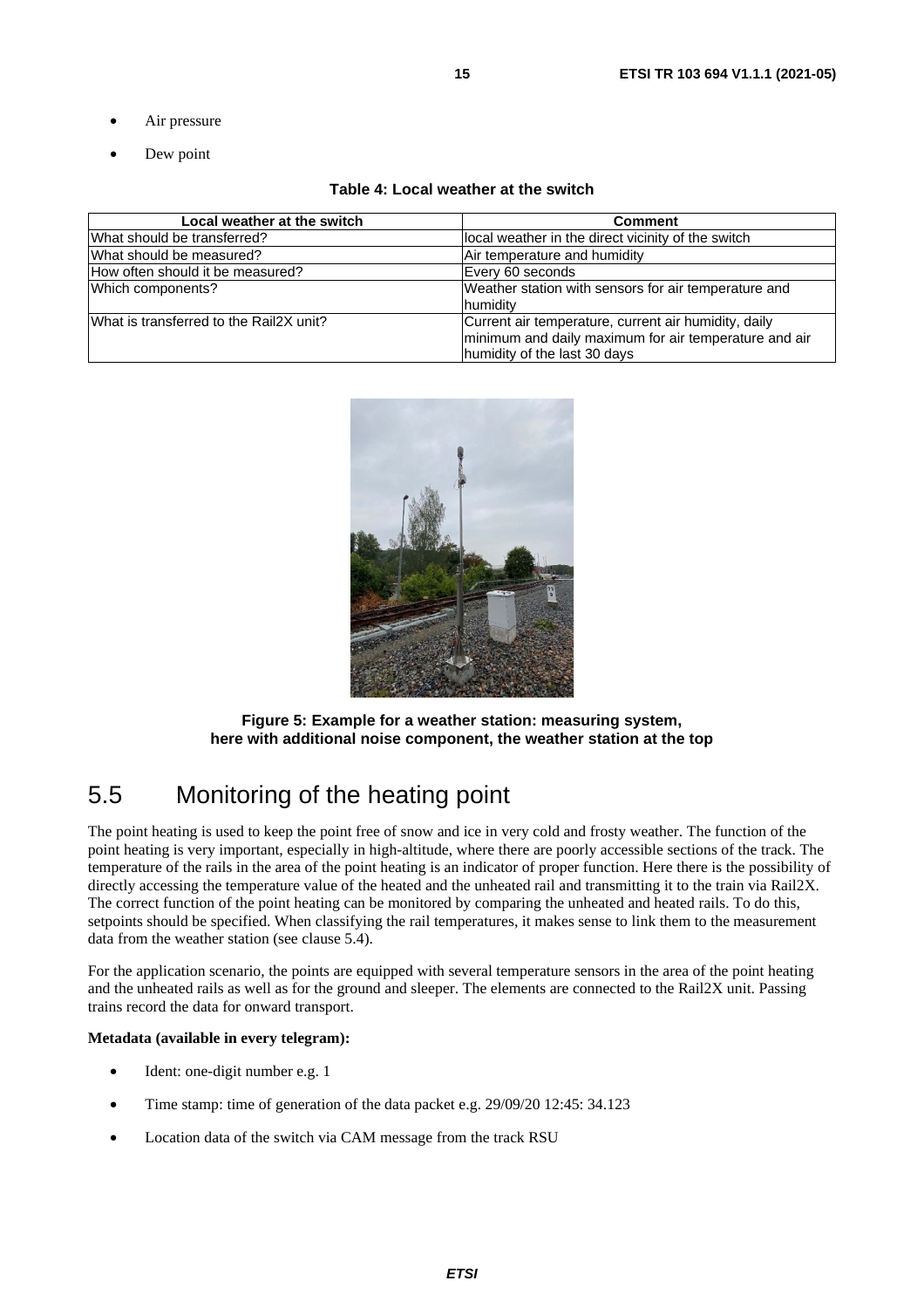#### <span id="page-15-0"></span>**Measurement data (the list is exemplary):**

- Rail temperature heated rail, left and right
- Rail temperature unheated rail, left and right
- Ground temperature at a depth of 20 cm
- Temperature threshold

#### **Table 5: Monitoring of the point heating**

| Monitoring of the point heating         | <b>Comment</b>                                          |
|-----------------------------------------|---------------------------------------------------------|
| What should be transferred?             | Temperature values in connection with the point heating |
| What should be measured?                | Rail temperature heated rail, rail temperature unheated |
|                                         | rail, temperature of the ground at a depth of 20 cm,    |
|                                         | temperature threshold                                   |
| How often should it be measured?        | Every 2 seconds                                         |
| Which components?                       | Use of up to seven temperature sensors (type PT100)     |
| What is transferred to the Rail2X unit? | 2x current track temperature heated left and right, 2x  |
|                                         | current track temperature unheated left and right, 2x   |
|                                         | temperature ground, 1x temperature threshold            |

## 6 Derivation of system requirements

### 6.1 General

Forms of representation based on the Unified Modeling Language (UML) are particularly suitable for specifying the use case service and diagnosis. In the present document the Rail2X function for use case service and diagnosis is described with the aid of a representation of the system flow.

The functional and non-functional requirements are derived based on the presentation of the system flow as well as other specifications and necessary fall-back levels, described in the clauses below.

A distinction is made between potential requirements that should be fulfilled from the very beginning and potential nonfunctional requirements that should be fulfilled later on (see clause 6.3).

### 6.2 System process

To illustrate the system sequence, a representation showing the chronological sequence of the transmission path is shown in Figure 6.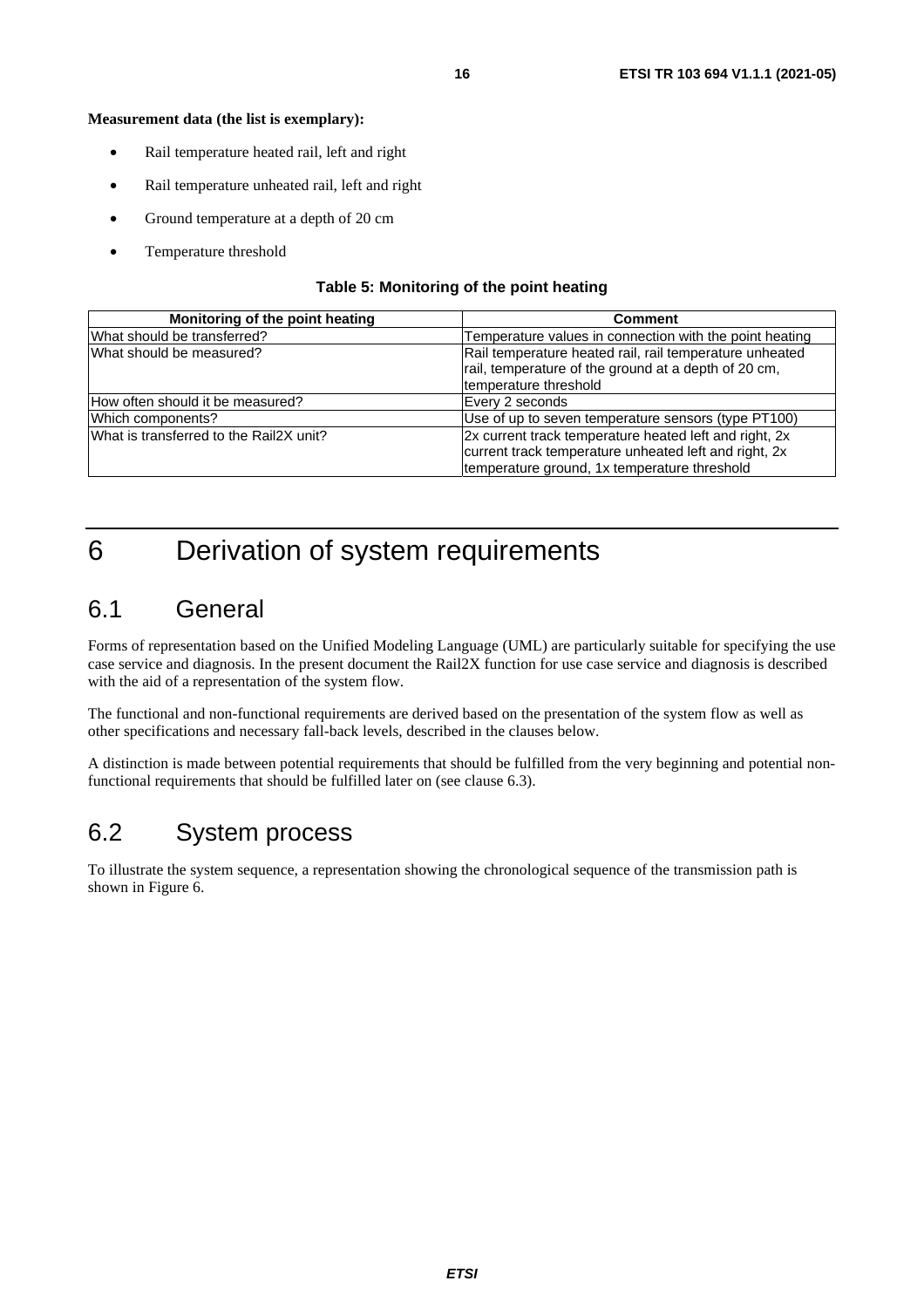

**Figure 6: System flow of use case service and diagnosis**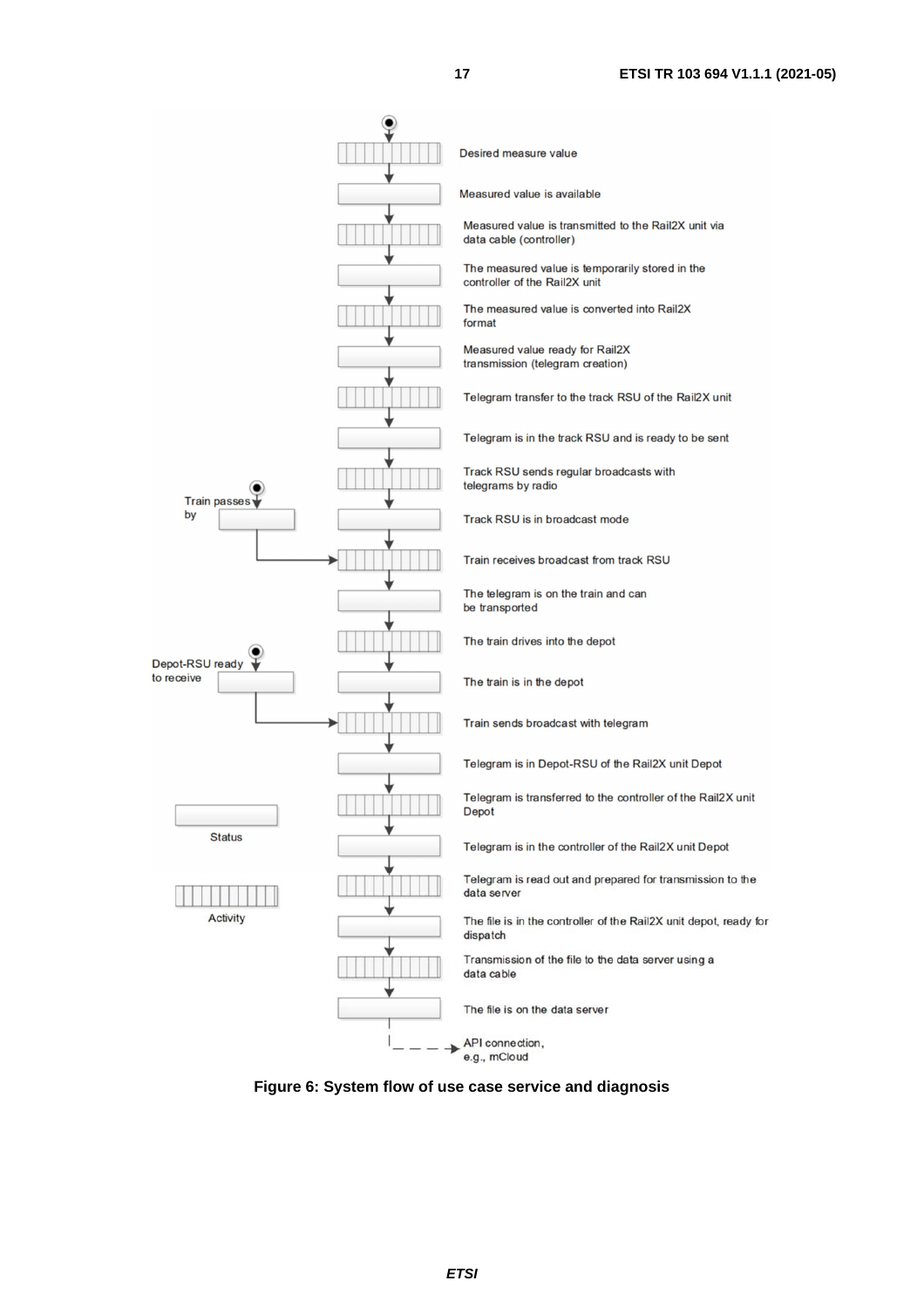## <span id="page-17-0"></span>6.3 Demands on the demonstrator

Potential functional and non-functional requirements that the Rail2X system should fulfil for service and diagnosis are shown in Table 6 and Table 7. It is not guaranteed that the table is complete or that the shown potential requirements are sufficient to fully describe the system. It may be necessary to introduce changes with time. The individual potential requirements are identified with an ID (R.x where x is the requirement number) incremented continuously.

#### **Table 6: Potential functional requirements for the demonstrator**

| ID               | Requirement                                                                                                                 |
|------------------|-----------------------------------------------------------------------------------------------------------------------------|
| R.1              | The measurement data size should not exceed 200 kB, as the Rail2X telegram only allows a limited file                       |
|                  | size.                                                                                                                       |
| R.2              | All measuring systems should support the error disclosure and signal implausible measured values in the                     |
|                  | Rail2X protocol.                                                                                                            |
| R.3              | All stationary systems are located by means of a CAM message using a clear GNSS position.                                   |
| R.4              | In the demo system, the LTE connection of the measuring systems should be provided in order to perform                      |
|                  | remote monitoring. This serves to successfully provide measurement data for transmission with Rail2X.                       |
|                  | Remote monitoring also allows individual circuits or measuring systems to be switched on and off. There                     |
|                  | could be a possibility to restart the (measurement) equipment wirelessly.                                                   |
| R.5              | The measurement data should be transferred to the track RSU in a standardized format.                                       |
| R.6              | The measuring devices should be able to transfer the measured data to the Rail2X unit on the track. The                     |
|                  | controller of the Rail2X unit should be able to work with various input data. The measurement data are                      |
|                  | converted into a uniform format in the controller of the Rail2X unit and prepared for transport by data                     |
|                  | telegram.                                                                                                                   |
| $\overline{R.7}$ | The measurement data should be in a telegram type that can be sent directly as a Rail2X broadcast. New                      |
|                  | measurement data lead to an update of the telegram content. The oldest measurement data is overwritten.                     |
|                  | The limiting factor for the number of measured values is the size of the useful content of the telegram.                    |
| R.8              | The Rail2X unit on the line should be able to temporarily store several telegrams and send them out one<br>after the other. |
| R.9              | Alarm message: if threshold values are exceeded in the measured values, the measured data are provided                      |
|                  | with an alarm message; the alarm values are set and monitored in the measuring equipment; If the                            |
|                  | telegram was then transmitted to the train via Rail2X, the OBU in the train tries to transmit the message with              |
|                  | high priority over the cellular network as soon as the cellular network is available; Less priority                         |
|                  | measurement data without an alarm label remain on the rail vehicle and are only later transferred to the                    |
|                  | data server via Rail2X in the depot.                                                                                        |
| R.10             | The following transmission method is to be implemented: the CAM message of the track RSU is sent                            |
|                  | regularly; the line RSU waits for the CAM message from the approaching train and then sends a current                       |
|                  | data telegram; the telegram is sent until the train's CAM message is no longer received for five seconds.                   |
| R.11             | All trains that run on the equipped track should be equipped with Rail2X OBU.                                               |
| R.12             | All trains traveling on the equipped track should send standardized position messages. Each RSU and each                    |
|                  | OBU regularly sends a CAM message with its location data to the environment.                                                |
| R.13             | Every train that is equipped with Rail2X should be able to receive and transport the messages from the                      |
|                  | track RSU.                                                                                                                  |
| R.14             | The OBU on the rail vehicle should be able to receive and save several messages and send several                            |
|                  | messages one after the other upon arrival at the depot.                                                                     |
| R.15             | The Rail2X unit in the depot should be able to temporarily store several messages and send them out one                     |
|                  | after the other.                                                                                                            |
| R.16             | The telegrams should arrive at the data server completely and correctly.                                                    |
| R.17             | If there are no status messages from a system component, the system should be displayed as faulty.                          |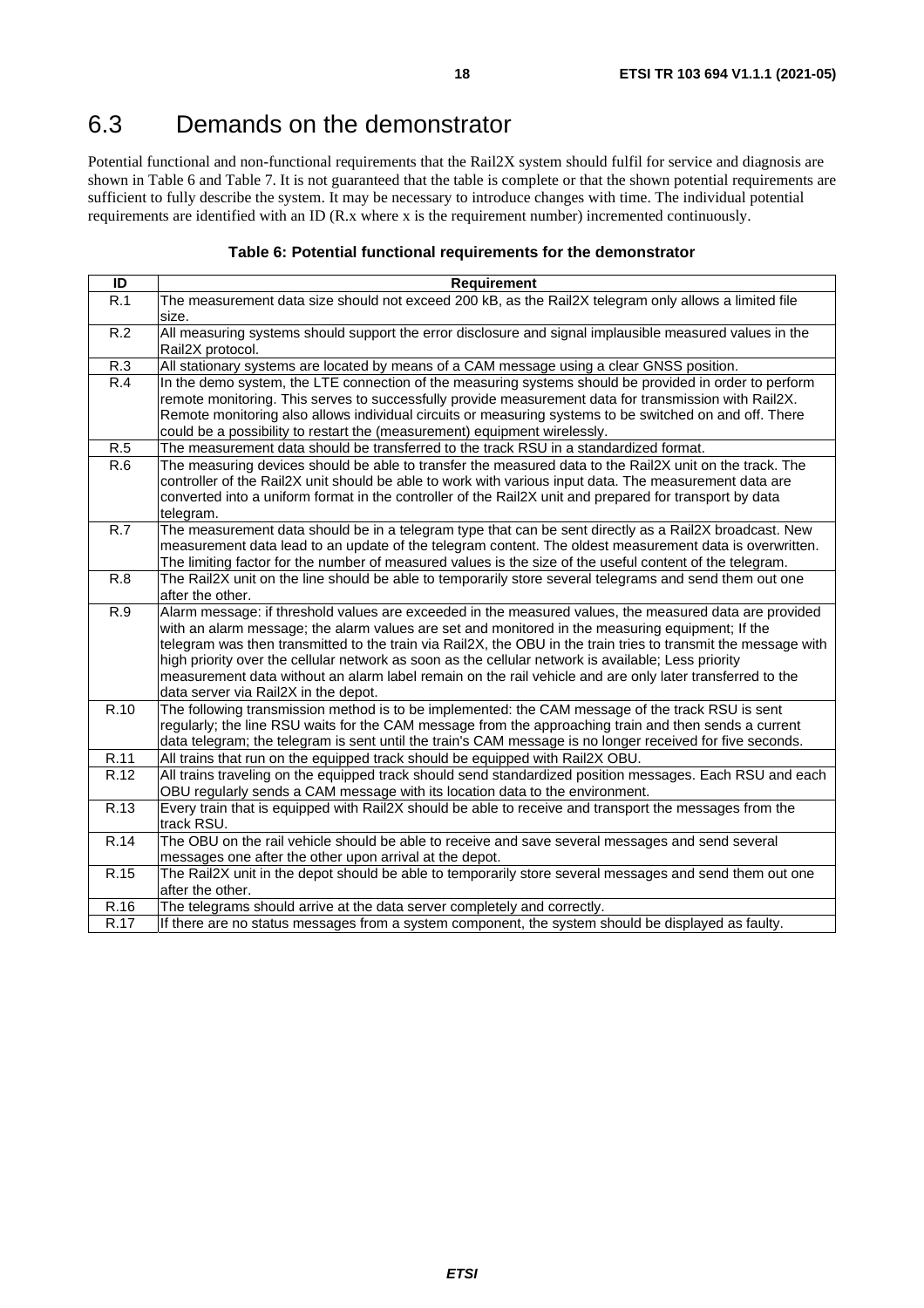| ID   | <b>Requirement</b>                                                                                                                     |
|------|----------------------------------------------------------------------------------------------------------------------------------------|
| R.18 | The V2X standards should be used for information transmission via air interfaces and the changes could                                 |
|      | also be possible according to the objectives.                                                                                          |
| R.19 | A uniform telegram format should be defined for the transmission of the measurement data. The V2X                                      |
|      | message type should not be changed.                                                                                                    |
| R.20 | V2X messages should be used to transfer the measurement data.                                                                          |
| R.21 | No multimedia data can be sent. For this reason, the data to be sent can only be alphanumeric data.                                    |
| R.22 | The data telegrams should be protected against manipulation.                                                                           |
| R.23 | If possible, standardized procedures should be used for the transfer of information within the system.                                 |
| R.24 | The system should be able to save the essential messages sent and received in the form of log files.                                   |
| R.25 | The system should be designed in such a way that it can be retrofitted for other use cases (e.g. integration                           |
|      | of additional measuring devices).                                                                                                      |
| R.26 | The system should be scalable, e.g. when monitoring several infrastructure elements. A Rail2X unit on the                              |
|      | line should be able to process data from several infrastructure elements, for example.                                                 |
| R.27 | The infrastructure element from which data is received does not necessarily have to be mounted directly                                |
|      | on the track but it can also be up to ten meters away from the track. The distance between the track RSU                               |
|      | and the vehicle OBU can therefore be up to ten meters.                                                                                 |
| R.28 | The system should recognize system faults independently and immediately.                                                               |
| R.29 | The system should not go into the fault status more than once a month for a maximum of ten minutes.                                    |
| R.30 | If available, system components that have proven themselves in use in the railway or automotive sector                                 |
|      | should be used.                                                                                                                        |
| R.31 | The system components on the infrastructure side should be suitable for use outdoors (e.g. air                                         |
|      | temperature -33 °C +40 °C; relative humidity 15 % - 100 %; precipitation; direct sunlight). Influences of                              |
|      | vibrations and shocks as well as the aspect of electromagnetic compatibility should be taken into account                              |
|      | for the system components on the rail vehicle.                                                                                         |
| R.32 | The system should not use other systems, such as, signal systems in the vehicle or along the railway line                              |
| R.33 | affect. The electromagnetic compatibility should be ensured.                                                                           |
|      | In the context of this use case, no security-relevant data may be transmitted, e.g. information from control<br>and safety technology. |
| R.34 | The use of the system should not pose any dangers to passengers, staff, technology, operations or the                                  |
|      | environment. The system should be non-reactive.                                                                                        |
| R.35 | If no external power supply is available via mains voltage, an independent power supply should be                                      |
|      | available for the system components.                                                                                                   |
| R.36 | All electrical systems should have an uninterruptible power supply.                                                                    |
| R.37 | The power supply for the system components in the depot is to be provided via mains voltage.                                           |
| R.38 | The trackside systems should have surge and lightning protection.                                                                      |
|      |                                                                                                                                        |

**Table 7: Non-functional requirements for the demonstrator**